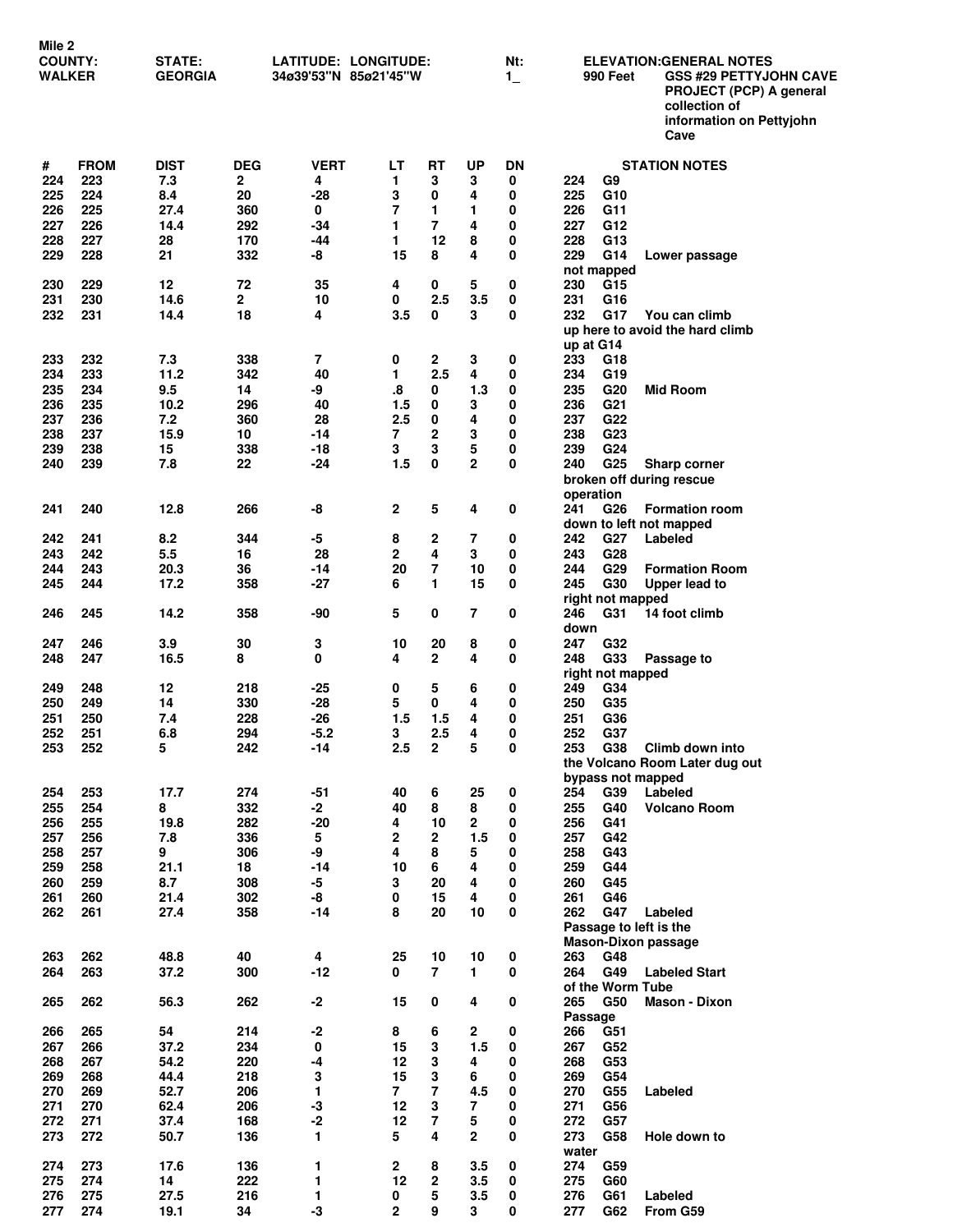| 278        | 277        | 19.2         | 94           | 3                       | 12             | 5              | 2.5            | 0      | 278<br>G63<br>Low in stream                     |
|------------|------------|--------------|--------------|-------------------------|----------------|----------------|----------------|--------|-------------------------------------------------|
|            |            |              |              |                         |                |                |                |        | ahead                                           |
| 279        | 264        | 45.3         | 28           | 1                       | 0              | 7              | 1.5            | 0      | 279<br>G64<br>5/18/1969<br><b>Survey Date</b>   |
| 280        | 279        | 56.7         | 56           | $\mathbf 2$             | 0              | 7              | 2.5            | 0      | 280<br>G65<br><b>Worm Tube</b>                  |
| 281        | 280        | 23.5         | 90           | 0                       | 5              | 6              | 2.5            | 0      | 281<br>G66<br><b>Worm Tube</b>                  |
| 282        | 281        | 18.3         | 94           | 9                       | 5              | 3              | 8              | 0      | 282<br>G67<br>Lead up into                      |
|            |            |              |              |                         |                |                |                |        | Echo Room not mapped                            |
| 283        | 282        | 17           | 96           | -8                      | 12             | 0              | 3.5            | 0      | G68<br>283<br>Labeled                           |
| 284        | 283        | 91           | 16           | -3                      | 3              | 5              | 3.5            | 0      | 284<br>G69                                      |
| 285        | 284        | 37.8         | 50           | -5                      | 6              | 20             | 7              | 0      | 285<br>G70<br>Hole down to                      |
|            |            |              |              |                         |                |                |                |        | water                                           |
| 286        | 285        | 31.2         | 12           | $-2$                    | 1              | 15             | 7              | 0      | 286<br>G71                                      |
| 287        | 286        | 36.9         | 36           | 0                       | 10             | 3              | 7              | 0      | 287<br>G72                                      |
| 288        | 287        | 96.6         | 14           | 0                       | 15             | 10             | 4              | 0      | 288<br>G73                                      |
| 289        | 288        | 19.2         | 334          | 30                      | 0              | $\overline{7}$ | 3              | 0      | 289<br>G74<br>Labeled                           |
| 290        | 289        | 16.5         | 292          | -2                      | 1              | 6              | 1.5            | 0      | 290<br>G75<br>Labeled                           |
| 291        | 290        | 94.6         | 342          | -6                      | 6              | 15             | 6              | 0      | 291<br>G76                                      |
| 292        | 291<br>292 | 35.8         | 346<br>24    | -3                      | 4              | 15<br>5        | 4              | 0      | 292<br>G77                                      |
| 293<br>294 | 293        | 44.6<br>77.5 | 344          | 3<br>4                  | 15<br>20       | 12             | 4.5<br>12      | 0<br>0 | 293<br>G78<br>294<br>G79                        |
| 295        | 294        | 17.8         | 314          | 9                       | 3              | 4              | 6              | 0      | 295<br>G80                                      |
| 296        | 295        | 13.8         | 38           | $-4$                    | 0              | 1.2            | 8              | 0      | 296<br>G81                                      |
| 297        | 296        | 16           | 80           | -13                     | .5             | 1.5            | 5              | 0      | 297<br>G82                                      |
| 298        | 297        | 9.2          | 98           | $-13$                   | 3              | 5              | 4              | 0      | 298<br>G83                                      |
| 299        | 298        | 11.2         | 106          | 12                      | 10             | 0              | 4              | 0      | 299<br>G84<br>Labeled                           |
| 300        | 299        | 29.9         | 34           | 26                      | 0              | 20             | 25             | 0      | G85<br>300                                      |
| 301        | 300        | 27.5         | 56           | 26                      | 3              | 2              | 7              | 0      | 301<br>G86                                      |
| 302        | 301        | 9.2          | 194          | 10                      | 2.5            | .5             | 5              | 0      | 302<br>G87                                      |
| 303        | 302        | 9.8          | 146          | $-1$                    | 1.             | 3              | 5              | 0      | 303<br>G88                                      |
| 304        | 303        | 6.7          | 178          | $-18$                   | 2.5            | 0              | 4              | 0      | 304<br>G89                                      |
| 305        | 304        | 10.3         | 132          | $\overline{\mathbf{2}}$ | 0              | 2.5            | 3              | 0      | G90<br>305                                      |
| 306        | 305        | 6.9          | 98           | $-36$                   | 4              | 10             | 7              | 0      | 306<br>G91                                      |
| 307        | 306        | 17.4         | 328          | 56                      | 3              | 0              | 15             | 0      | 307<br>G92<br>Climb up into                     |
|            |            |              |              |                         |                |                |                |        | the Mystery Room                                |
| 308        | 307        | 9.8          | 132          | 25                      | 25             | 0              | $\overline{7}$ | 0      | 308<br>G93<br><b>Mystery Room</b>               |
| 309        | 308        | 33.2         | 22           | 18                      | 25             | 15             | 7              | 0      | 309<br>G94                                      |
| 310        | 309        | 45.7         | 360          | 10                      | 0              | 30             | 15             | 0      | 310<br>G95<br>Fault at 80 deg                   |
| 311        | 310        | 67.3         | 96           | 15                      | 45             | 30             | 25             | 0      | 311<br>G96<br>1,058.13 feet                     |
|            |            |              |              |                         |                |                |                |        | <b>THC Total 7,438.78 feet</b>                  |
|            |            |              |              |                         |                |                |                |        | Labeled Joint at 360 deg                        |
| 312        | 285        | 22.9         | 142          | 25                      | 0              | 1              | 4              | 0      | 312<br>G97<br>6/10/1969                         |
| 313        | 312        | 24.8         | 180          | 3                       | 20             |                |                | 0      | <b>Survey Date From G70</b><br>313<br>G98       |
| 314        | 313        | 18.2         | 132          | 27                      | 8              | 0<br>18        | 3<br>15        | 0      | 314<br>G99<br>Labeled                           |
| 315        | 314        | 13.5         | 234          | $-15$                   | 12             | 3              | 8              | 0      | 315<br>G100                                     |
| 316        | 315        | 23.7         | 172          | -9                      | 2              | 2              | 7              | 0      | 316<br>G101                                     |
| 317        | 314        | 24.9         | 8            | 13                      | 2              | 3              | 4              | 0      | 317<br>G102<br>From G99                         |
| 318        | 314        | 14.3         | 50           | 7                       | 0              | 10             | 2              | 0      | 318<br>G103<br>From G99                         |
| 319        | 318        | 31.2         | 34           | 0                       | $\overline{7}$ | 4              | 3              | 0      | G104<br>319                                     |
| 320        | 319        | 8.4          | 322          | 3                       | 1.5            | 1.5            | 12             | 0      | 320<br>G105                                     |
| 321        | 320        | 7.9          | 62           | 38                      | 12             | 0              | 10             | 0      | 321<br>G106                                     |
| 322        | 321        | 22.6         | 46           | $-13$                   | 20             | 8              | 8              | 0      |                                                 |
| 323        | 322        | 77.1         | 20           | -5                      | 15             | 8              |                |        |                                                 |
| 324        | 322        | 41.3         | 184          |                         |                |                | 5              | 0      | G107<br>322<br>323<br>G108                      |
|            |            |              |              | 45                      | $\mathbf{2}$   | 2              | 10             | 0      | 324<br>G109<br>Climb up into                    |
| 325        |            |              |              |                         |                |                |                |        | <b>Echo Room</b>                                |
|            | 324        | 16.7         | 160          | 75                      | 0              | 0              | 35             | 0      | G110<br>325<br><b>Echo Room</b>                 |
| 326        |            |              |              |                         |                |                |                |        | Survey goes around the room                     |
| 327        | 325        | 25.6         | 230          | 37                      | 0              | 10             | 35             | 0      | 326<br>G111<br>Labeled                          |
|            | 326        | 15.8         | 272          | 17                      | 0              | 6              | 30             | 0      | 327<br>G112                                     |
| 328        | 327        | 43           | 192          | -9                      | 0              | 12             | 30             | 0      | 328<br>G113<br>Labeled                          |
| 329        | 328        | 38.6         | 188          | $-12$                   | 0              | 12             | 40             | 0      | 329<br>G114                                     |
| 330        | 329        | 77.7         | 240          | $-30$                   | 0              | 15             | 35             | 0      | 330<br>G115<br>Labeled                          |
| 331        | 330        | 27.5         | 228          | 11                      | 0              | 10             | 20             | 0      | 331<br>G116                                     |
| 332        | 331        | 39           | 140          | -3                      | 0              | 8              | 15             | 0      | G117<br>332<br>Labeled                          |
| 333        | 332        | 72.6         | 112          | 6                       | 0              | 6              | 10             | 0      | 333<br>G118<br>Air up through                   |
|            |            |              |              |                         |                |                |                |        | break down                                      |
| 334        | 333        | 47.3         | 28           | $-5$                    | 0              | 0              | 15             | 0      | 334<br>G119<br>Labeled                          |
| 335        | 334        | 58.8         | $\mathbf{2}$ | 12                      | 0              | 16             | 12             | 0      | 335<br>G120                                     |
| 336        | 335        | 26.9         | 48           | 0                       | 0              | 0              | 30             | 0      | 336<br>G121<br>Labeled                          |
| 337        | 336        | 40.5         | 48           | $-17$                   | 12             | 0<br>10        | 20             | 0<br>0 | 337<br>G122                                     |
| 338        | 337        | 16.5         | 326          | 25                      | 8              |                | 5              |        | 338<br>G123                                     |
| 339        | 338        | 17.5         | 356          | $\mathbf{2}$            | 3              | 0              | 4              | 0      | G124<br>339                                     |
| 340        | 336        | 52.6         | 8            | 24                      | 0<br>0         | 5<br>12        | 30<br>40       | 0<br>0 | 340<br>G125                                     |
| 341<br>342 | 340<br>341 | 34.4<br>8    | 310<br>302   | $\mathbf 2$<br>0        | 0              | 10             | 35             | 0      | G126<br>341<br>342<br>G111<br><b>Close loop</b> |
|            |            |              |              |                         |                |                |                |        | around Echo Room                                |
| 343        | 330        | 27.3         | 258          | $-2$                    | 0              | 0              | 30             | 0      | 343<br>G127                                     |
| 344        | 343        | 5.3          | 106          | $-28$                   | 0              | 2              | 35             | 0      | 344<br>G128                                     |
| 345        | 344        | 21.2         | 50           | $-35$                   | 0              | 2              | 4              | 0      | G129<br>345<br>Leads up                         |
| 346        | 345        | 12.3         | 28           | $-23$                   | 3.5            | 20             | 4              | 0      | through flow stone<br>346<br>G130               |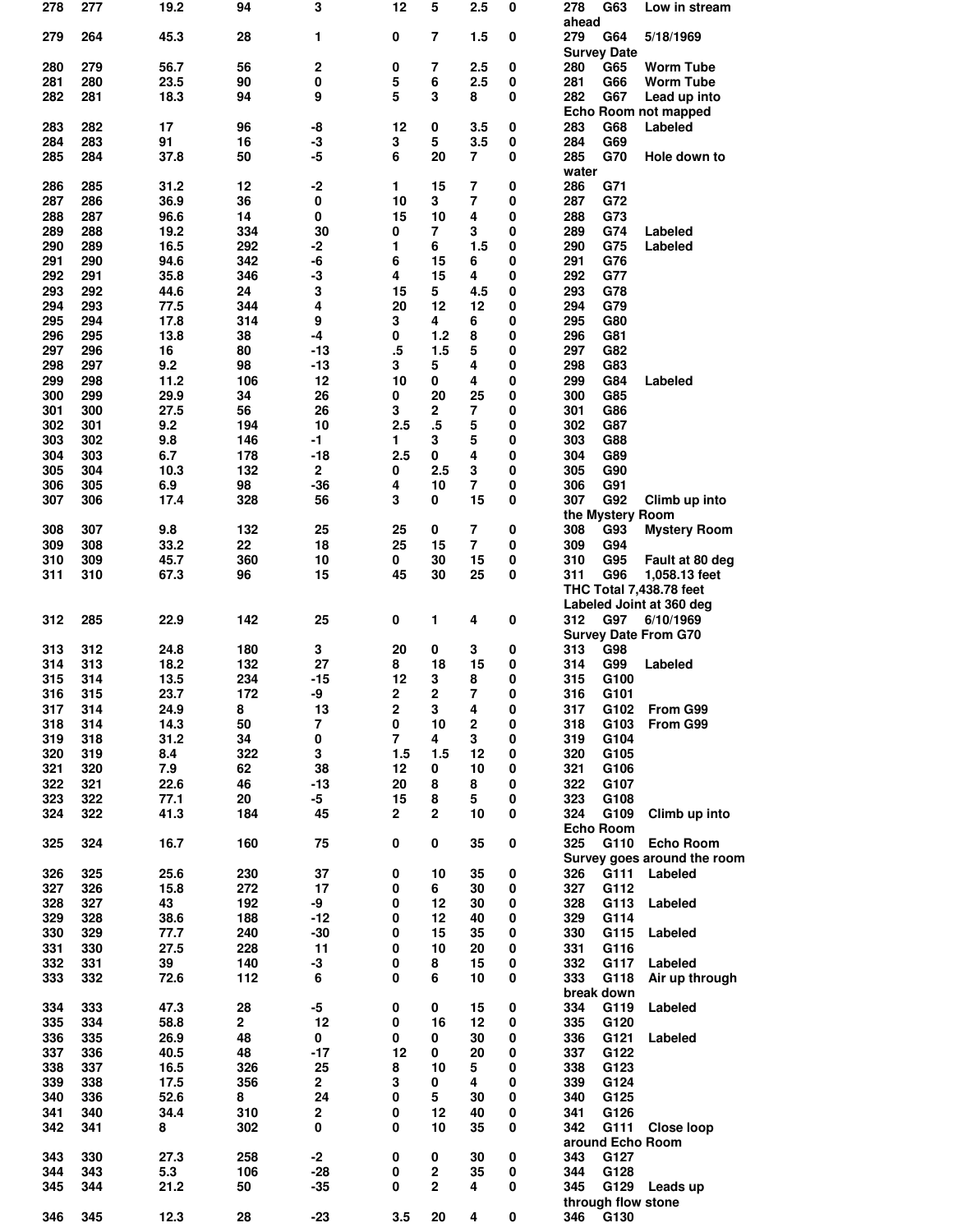| 347 | 346 | 18.5 | 6   | $-14$ | 3                | 20                      | 6                       | 0           | 347                 | G131 |                                 |
|-----|-----|------|-----|-------|------------------|-------------------------|-------------------------|-------------|---------------------|------|---------------------------------|
| 348 | 347 | 7.1  | 88  | $-51$ | 3.5              | 3                       | 7                       | 0           | 348                 | G132 |                                 |
|     |     |      |     |       |                  |                         |                         |             |                     |      |                                 |
| 349 | 348 | 6.1  | 352 | -42   | 0                | 3                       | 6                       | 0           | 349                 | G68  | Close loop to                   |
|     |     |      |     |       |                  |                         |                         |             | G68                 |      |                                 |
| 350 | 311 | 31.1 | 330 | 5     | 0                | 12                      | 30                      | 0           | 350                 |      | G133 From G96 in the            |
|     |     |      |     |       |                  |                         |                         |             | <b>Mystery Room</b> |      |                                 |
| 351 | 311 | 44.3 | 208 | -15   | 5                | 0                       | 20                      | 0           | 351                 |      | G134 From G96 in the            |
|     |     |      |     |       |                  |                         |                         |             |                     |      |                                 |
|     |     |      |     |       |                  |                         |                         |             | <b>Mystery Room</b> |      |                                 |
| 352 | 351 | 29.6 | 282 | -5    | 15               | 0                       | 15                      | 0           | 352                 | G135 |                                 |
| 353 | 352 | 19.4 | 242 | -40   | 6                | 0                       | 0                       | $\bf{0}$    | 353                 | G94  | 1,132.99 feet                   |
|     |     |      |     |       |                  |                         |                         |             |                     |      | THC Total 8,571.77 feet Close   |
|     |     |      |     |       |                  |                         |                         |             |                     |      |                                 |
|     |     |      |     |       |                  |                         |                         |             |                     |      | loop to G94 in the Mystery Room |
| 354 | 10  | 49.5 | 20  | 38    | 12               | 15                      | 3.5                     | 0           |                     |      | 354 G136 6/21/1969              |
|     |     |      |     |       |                  |                         |                         |             |                     |      | Survey Date From P10 in the     |
|     |     |      |     |       |                  |                         |                         |             |                     |      |                                 |
|     |     |      |     |       |                  |                         |                         |             | entrance room       |      |                                 |
| 355 | 13  | 16.4 | 308 | $-18$ | 25               | 3                       | 6                       | 0           | 355                 | G137 | From P13                        |
| 356 | 355 | 15.3 | 164 | -18   | 7                | 1                       | 9                       | $\mathbf 0$ | 356                 | G138 |                                 |
| 357 | 356 | 6.8  | 164 | $-90$ | $\mathbf{2}$     | 3                       | 9                       | 0           | 357                 |      | G139 Climb down                 |
|     |     |      |     |       |                  |                         |                         |             |                     |      |                                 |
|     |     |      |     |       |                  |                         |                         |             | through breakdown   |      |                                 |
| 358 | 357 | 3.7  | 46  | -18   | 6                | 4                       | 7                       | 0           | 358                 | G140 |                                 |
| 359 | 358 | 4.5  | 46  | -90   | 4                | 5                       | $\overline{7}$          | 0           | 359                 | G141 | Cimb down                       |
|     |     |      |     |       |                  |                         |                         |             |                     |      |                                 |
|     |     |      |     |       |                  |                         |                         |             | through breakdown   |      |                                 |
| 360 | 359 | 13.7 | 180 | $-2$  | 10               | 2                       | 6                       | 0           | 360                 | G142 |                                 |
| 361 | 360 | 10.8 | 190 | -15   | 4                | 1                       | 4                       | 0           | 361                 | G143 |                                 |
| 362 | 361 | 11.2 | 190 | -90   | $\overline{2}$   | 3                       | 3                       | $\mathbf 0$ | 362                 | G144 | Climb down                      |
|     |     |      |     |       |                  |                         |                         |             |                     |      |                                 |
|     |     |      |     |       |                  |                         |                         |             | through breakdown   |      |                                 |
| 363 | 362 | 8.4  | 338 | -31   | 2                | 4                       | 4                       | 0           | 363                 | G145 |                                 |
| 364 | 363 | 18   | 264 | $-43$ | 0                | 0                       | 0                       | $\mathbf 0$ | 364                 | G12  | <b>Connects to</b>              |
|     |     |      |     |       |                  |                         |                         |             |                     |      |                                 |
|     |     |      |     |       |                  |                         |                         |             | G12                 |      |                                 |
| 365 | 276 | 12.6 | 286 | $-5$  | 4                | 7                       | 2.5                     | 0           | 365                 |      | G146 From G61 in the            |
|     |     |      |     |       |                  |                         |                         |             |                     |      | <b>Mason - Dixon Passage</b>    |
|     | 365 |      | 288 | 2     |                  | 0                       |                         |             |                     |      |                                 |
| 366 |     | 31.4 |     |       | 2.5              |                         | 2                       | 0           | 366                 | G147 | <b>Tight</b>                    |
| 367 | 366 | 42.4 | 300 | $-15$ | 20               | 20                      | 12                      | 0           | 367                 | G148 | <b>Labeled Bridge</b>           |
|     |     |      |     |       |                  |                         |                         |             | Room                |      |                                 |
| 368 | 367 | 36.5 | 242 | 23    | 8                | 25                      | 4                       | 0           | 368                 | G149 |                                 |
|     |     |      |     |       |                  |                         |                         |             |                     |      |                                 |
| 369 | 368 | 41.3 | 332 | 2     | 20               | 8                       | 4                       | 0           | 369                 | G150 |                                 |
| 370 | 369 | 51.8 | 302 | -4    | 4                | 20                      | 4                       | 0           | 370                 | G151 |                                 |
| 371 | 370 | 74.4 | 338 | 1     | 20               | 6                       | 5                       | 0           | 371                 | G152 | Labeled                         |
| 372 |     |      | 334 | -3    | 20               | 4                       | 6                       | 0           | 372                 | G153 |                                 |
|     | 371 | 75.8 |     |       |                  |                         |                         |             |                     |      | <b>Formations</b>               |
| 373 | 372 | 67.8 | 276 | 3     | 30               | 20                      | 25                      | 0           | 373                 | G154 |                                 |
| 374 | 373 | 29.3 | 266 | -5    | 35               | 35                      | 25                      | 0           | 374                 | G155 | Over N Under                    |
|     |     |      |     |       |                  |                         |                         |             | <b>Room</b>         |      |                                 |
|     |     |      |     |       |                  |                         |                         |             |                     |      |                                 |
| 375 | 374 | 8.3  | 244 | $-30$ | 4                | 1                       | 2                       | 0           | 375                 | G156 |                                 |
| 376 | 375 | 5.5  | 188 | 11    | 3                | 5                       | 2                       | 0           | 376                 | G157 |                                 |
| 377 | 376 | 15.3 | 240 | 27    | 4                | 6                       | $\mathbf{2}$            | 0           | 377                 | G158 |                                 |
| 378 | 377 | 32.7 | 256 | 10    | 25               | 20                      | 15                      | 0           | 378                 | G159 |                                 |
|     |     |      |     |       |                  |                         |                         |             |                     |      |                                 |
| 379 | 378 | 45.9 | 280 | 10    | 7                | 0                       | 15                      | 0           | 379                 | G160 |                                 |
| 380 | 378 | 21   | 246 | 14    | 35               | 20                      | 7                       | 0           | 380                 | G161 | From G159                       |
| 381 | 380 | 55.6 | 192 | -3    | 6                | 25                      | 3                       | 0           | 381                 | G162 |                                 |
| 382 | 381 | 28.5 | 240 | -1    | 9                | 6                       | $\overline{2}$          | $\pmb{0}$   | 382                 | G163 | Low                             |
|     |     |      |     |       |                  |                         |                         |             |                     |      |                                 |
| 383 | 378 | 31.8 | 34  | $-24$ | 8                | 0                       | 6                       | 0           |                     |      | From G159                       |
| 384 | 383 |      |     |       |                  |                         |                         |             | 383                 | G164 |                                 |
| 385 | 384 |      |     |       |                  |                         |                         |             |                     |      |                                 |
|     |     | 13.9 | 12  | 14    | 6                | 2.5                     | 3                       | $\pmb{0}$   | 384                 | G165 |                                 |
| 386 |     | 14.1 | 30  | $-3$  | 2                | 3.5                     | 7                       | $\pmb{0}$   | 385                 | G166 |                                 |
|     | 385 | 17.2 | 322 | 3     | 6                | 4                       | 5                       | 0           | 386                 | G167 |                                 |
| 387 | 386 | 6    | 284 | 23    | 4                | 6                       | 3                       | $\pmb{0}$   | 387                 | G168 |                                 |
|     |     |      |     |       |                  | 4                       |                         |             |                     |      |                                 |
| 388 | 387 | 11.8 | 276 | $-24$ | 6                |                         | 3                       | 0           | 388                 | G169 |                                 |
| 389 | 388 | 13.6 | 326 | 7     | 4                | 15                      | 3                       | $\pmb{0}$   | 389                 | G170 | <b>Formations</b>               |
| 390 | 389 | 30.2 | 68  | $-5$  | 3                | 6                       | 4                       | 0           | 390                 | G171 | <b>Formations</b>               |
| 391 | 390 | 19.2 | 132 | 4     | 4                | 6                       | 3                       | 0           | 391                 | G172 |                                 |
| 392 | 390 |      | 302 | 4     | 0                | 10                      | $\overline{\mathbf{c}}$ | $\pmb{0}$   | 392                 | G173 | From G171                       |
|     |     | 21.8 |     |       |                  |                         |                         |             |                     |      |                                 |
| 393 | 392 | 16.8 | 6   | $-3$  | 4                | 3                       | 3                       | 0           | 393                 | G174 | Column                          |
| 394 | 393 | 24.5 | 318 | $-4$  | 12               | $\overline{\mathbf{2}}$ | 2.5                     | 0           | 394                 | G175 | Pool of water                   |
| 395 | 394 | 14.6 | 238 | 3     | 7                | 3.5                     | $\mathbf 2$             | 0           | 395                 | G176 |                                 |
|     |     |      |     |       |                  |                         |                         |             |                     |      |                                 |
| 396 | 395 | 35   | 288 | $-2$  | $\overline{7}$   | 3                       | 3                       | 0           | 396                 | G177 | <b>Fault along</b>              |
|     |     |      |     |       |                  |                         |                         |             | line of shot        |      |                                 |
| 397 | 396 | 27.4 | 274 | $-2$  | $\boldsymbol{2}$ | 4                       | 2                       | 0           | 397                 | G178 | Column                          |
| 398 |     |      | 286 |       | 3                | 3.5                     | 3                       | $\pmb{0}$   |                     | G179 |                                 |
|     | 397 | 15.9 |     | 3     |                  |                         |                         |             | 398                 |      |                                 |
| 399 | 398 | 22.7 | 274 | $-3$  | $\mathbf 0$      | 6                       | 3                       | 0           | 399                 | G180 | Labeled                         |
|     |     |      |     |       |                  |                         |                         |             | Junction            |      |                                 |
| 400 | 399 | 9.5  | 32  | $-21$ | 3                | 2.5                     | 3                       | 0           | 400                 | G181 | <b>Fault</b>                    |
|     |     |      |     |       |                  |                         |                         |             |                     |      |                                 |
| 401 | 400 | 28.2 | 20  | $-2$  | 3.5              | 8                       | 3                       | 0           | 401                 | G182 |                                 |
| 402 | 401 | 27.6 | 80  | 5     | 11               | 3                       | 7.5                     | 0           | 402                 | G183 | G183                            |
|     |     |      |     |       |                  |                         |                         |             |                     |      | Labeled5 Points Two leads 20    |
|     |     |      |     |       |                  |                         |                         |             | feet to right       |      |                                 |
|     |     |      |     |       |                  |                         |                         |             |                     |      |                                 |
| 403 | 402 | 21.6 | 316 | 3     | 1                | $\overline{7}$          | 5                       | 0           | 403                 | G184 |                                 |
| 404 | 403 | 35.6 | 298 | 0     | 6                | 3                       | 10                      | 0           | 404                 | G185 | <b>Fault</b>                    |
| 405 | 404 | 41.1 | 318 | $-2$  | 6                | 15                      | 4                       | 0           | 405                 | G186 | Low crawl to                    |
|     |     |      |     |       |                  |                         |                         |             |                     |      |                                 |
|     |     |      |     |       |                  |                         |                         |             | right               |      |                                 |
| 406 | 405 | 24.5 | 298 | -6    | 10               | 3                       | 10                      | 0           | 406                 | G187 | <b>Labeled Leads</b>            |
|     |     |      |     |       |                  |                         |                         |             | left and right      |      |                                 |
| 407 | 406 | 24.1 | 292 | $-32$ | 2.5              | $\mathbf 2$             | 10                      | 0           | 407                 | G188 | <b>Fault along</b>              |
|     |     |      |     |       |                  |                         |                         |             | shot                |      |                                 |